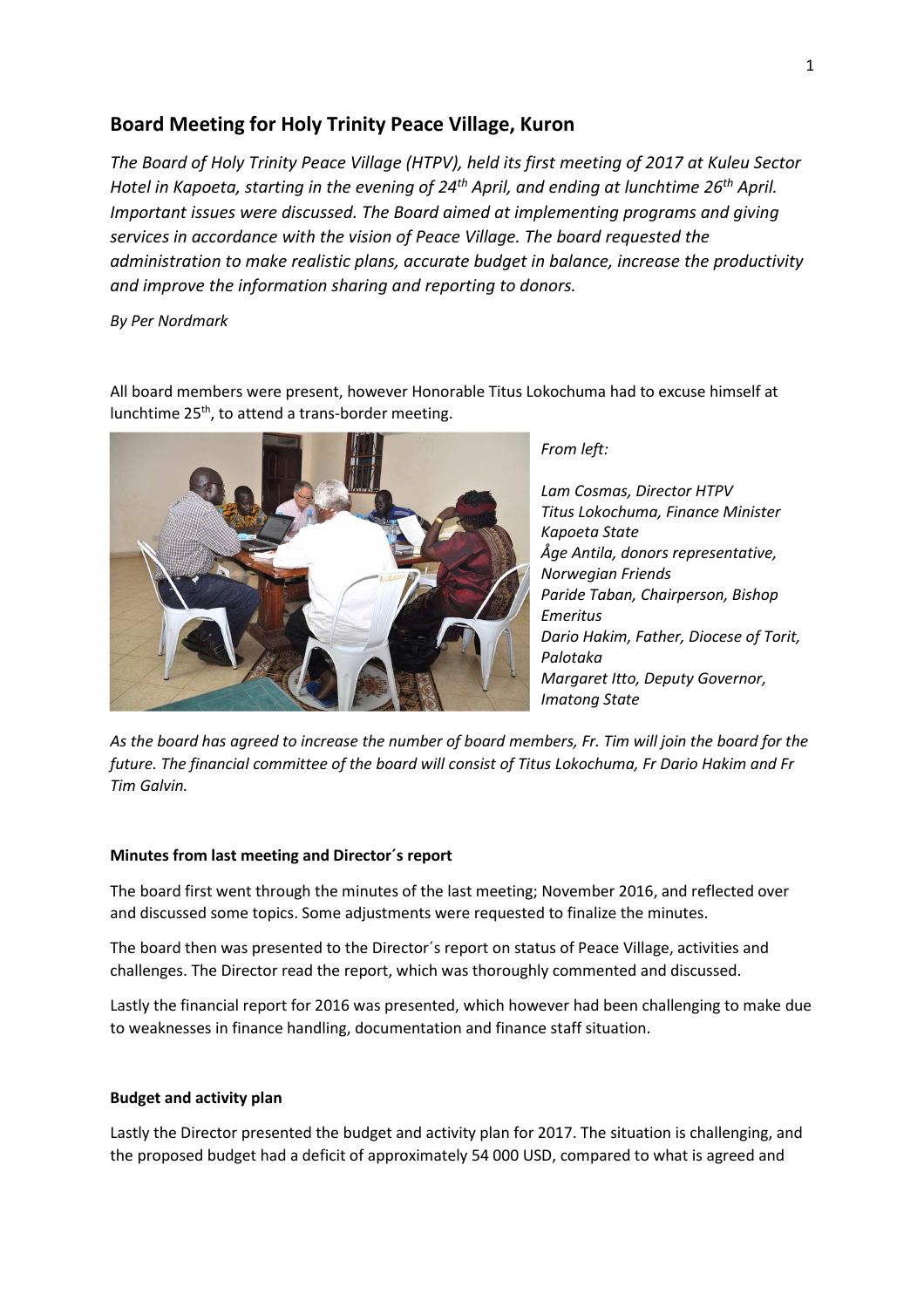expected funding from donors in 2017. The situation was thoroughly discussed and some key issues were concluded.

The board request the Director and his staff to present a budget for 2017 where expenditures are in correspondence with incomes.

The board also requested a workshop which involves the staff to be held in Kuron, to work out the activity plan and a balanced budget. The objectives are several:

- $\checkmark$  Increase the understanding among staff members on the needs to have financing which cover costs.
- Increase the understanding of the importance of applying to donors in due time for donations.
- $\checkmark$  Increase the understanding of the crucial duty to report to donors and supporters.
- $\checkmark$  Distribute duties and responsibilities among the staff within respective programs.
- $\checkmark$  Find and agree solutions on reducing costs and/or increase incomes to make a budget for 2017 – Core costs are extremely high in percentage, and not in correspondence with donor´s normal requirements.
- $\checkmark$  Work out activity plans and a balanced budget in accordance with donor's requests and the vision of HTPV.

The board also focused the importance of having efficient Internet access for administration and program activities, including finance cloud system. Private use of Internet is hindering this, and the director was instructed to make a system where private use of Internet is separated from official use, and where private use must be paid for to cover costs.

During the years, it is experienced that data, especially in finance has disappeared when staff leaves. In the last meeting, the board approved using the Tangicloud Technologies system for finance. No implementation was so far planned by administration, and the board discussed the topic. The board concluded that present finance staff members should be trained and take the system into use. Bushsoft system, used by Strømme Foundation is a former version of Tengicloud, however only on computers. HTPV-staff have been trained in this. The system requires good Internet access.



*The board for HTPV, from left: Director Lam Cosmas, Fr Dario Hakim, Assistant Governor Imatong State Dr Margaret Itto, Bishop Emeritus, Chairperson Paride Taban, Donors Representative Åge Antila, - Titus Lokochuma, Finance Minister Kapoeta State had left when the picture was taken*